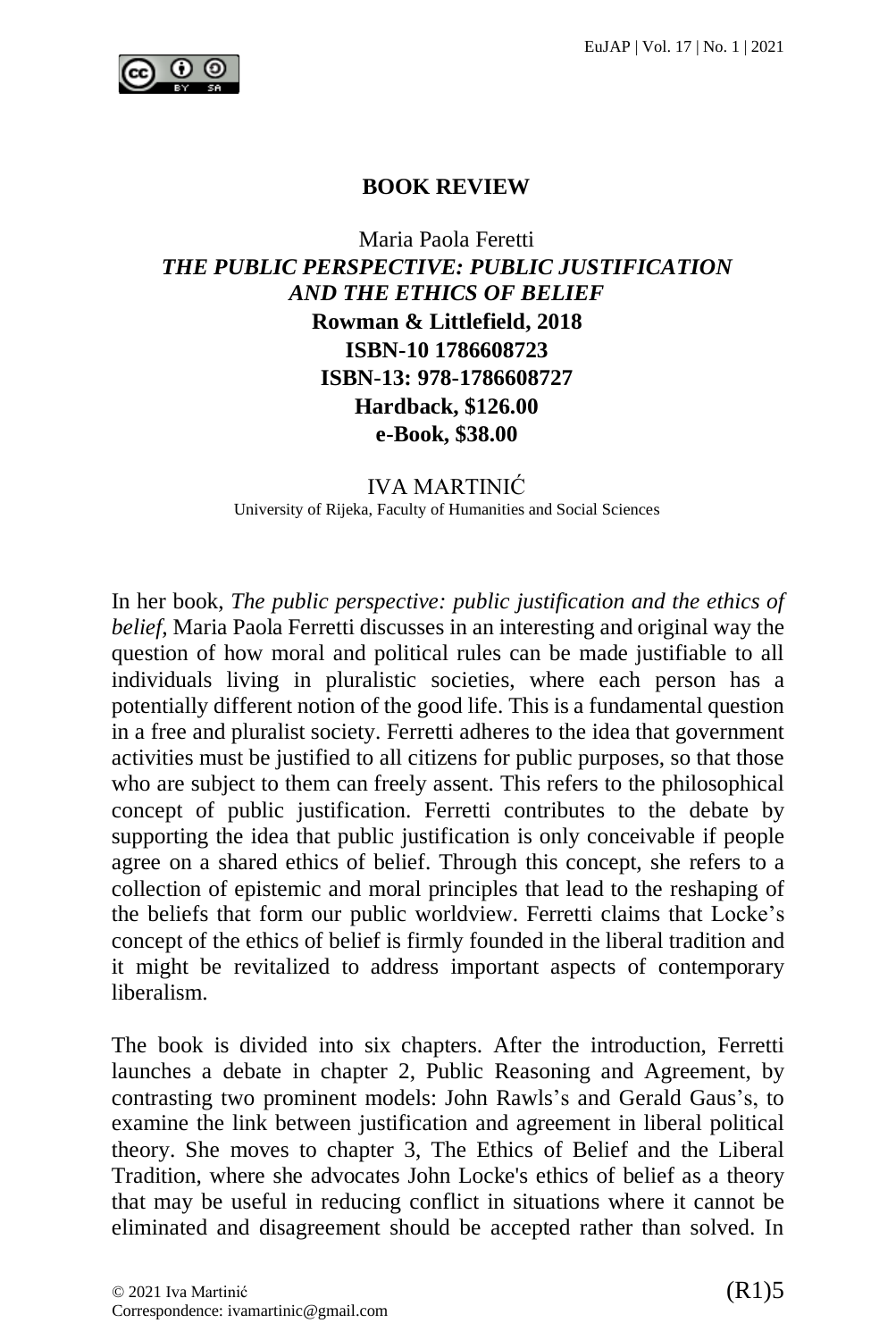chapter 4, Having Reasons and Giving Reasons, Ferretti proposes that, rather than focusing on people as reasonable, we should focus on reasonable beliefs. She illustrates the difference between beliefs that are apt for public justification and beliefs that are not. In chapter 5, Facing Disagreement, she discovers points of agreement between people who hold opposing views but live in the same community rather than in separate communities. She examines and assesses her ideas in the real world in chapter 6, Equal Freedom, where she explains that her concept of equal freedom restricts the types of justifications that can be used to justify proposals for public norms. When determining whether a proposal is justified, we must consider if it is compatible with others's equal freedom, or whether it respects them as moral agents. Ferretti finishes with chapter 7, Liberal Multiculturalism, and explores the idea of respect for people as free, which involves respect for the fact that people exercise their freedom in groups.

Ferretti introduces public justification as a debate that takes place on multiple levels, including epistemology, metaethics, institutional design, and tolerance. She tells her readers that not all sides of the argument will be considered, and that many questions will have to be overlooked. Ferretti focuses on the relevance of free moral agency and the idea that people do not reach the same reasonable conclusions while exercising free moral agency.

Ferretti begins the topic in Chapter 2 with a focus on the link between public reason, justification, and agreement in liberal political theory, with John Rawls's consensual model and Gerald Gaus's convergence model being discussed as two contrasting approaches to the use of public reason. The agreement on principles of public order, according to both Rawls and Gaus, must be guided by reasons that are recognized as such from the evaluative point of view of each citizen.

Ferretti criticizes Rawls's shared agreement. According to this conception, public justification is based on reasons that can be expected to be shared by reasonable people when entering public debates. Ferretti's objection is that it is not clear how we will create room for a new consideration that could indicate to us that generally accepted premisses are wrong to uphold the principles of justice, if we have to reason using a premiss that has already been accepted. Ferretti argues that Rawls's idea of consensus is conservative, given the fact that the reasons currently accepted do not provide the resources to address some of the ongoing irregularities. This suggests that we need new perspectives in public debates. Also, in the Rawlsian model, despite public justification being based on shared reasons, it is possible to support injustice against minorities, because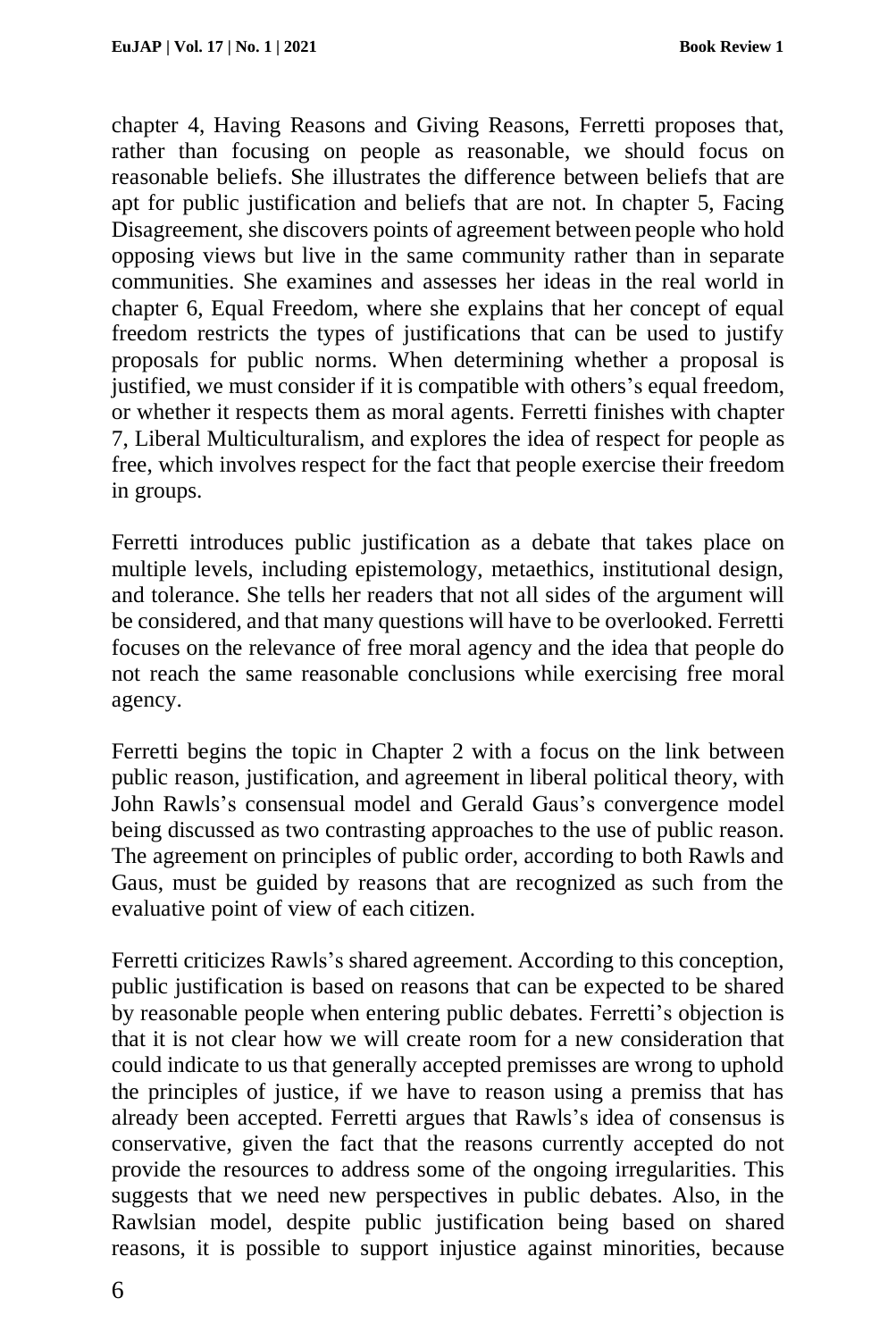members of minorities often offer reasons that are not commonly accepted, but also reasons that are not 'shared' in the normative sense indicated by Rawls. Likewise, in Rawls's view, a number of negotiations and vetoes on rule proposals can be dismissed as unreasonable and decisions that are challenged are declared to be justified, despite the challenges. This represents a case of undesirable exclusion of minorities.

Gaus considers it wrong to select reasons that may enter the public justification of a law and to establish that only some reasons are appropriate in public justification, in the way Rawls does this. Instead, the role of public debate is to articulate the values and reasons that a wide variety of people support despite their diverging worldviews. People should be able to express the reasons for their support, both in public debate and when voting on political issues. Justification is obtained when the variety of reasons employed by people with diverging worldviews converge on the same public decisions. When there is no convergence, a proposal is defeated and deemed unjustified in the process of public justification, by virtue of the opposition of some people. However, Ferretti claims that, in contrast to Gaus, she presents his model with idealized people, referred to as Members of the Public, rather than real-life people. Thus, we face the problem of what to do with real opinions that real people with all sorts of dubious, or, even flawed, epistemic engagements (rather than idealized members of the public), express for or against certain proposals. In a public debate, people sometimes cast doubt on very wellestablished concepts, for example by casting doubt on widely accepted scientific knowledge. We therefore seem to need some normative guidance to know when these objections have a place in public justification. In opposition to Gaus's thesis that it is sufficient for a law to be justified from all perspectives, and that the common result counts as public justification, Ferretti emphasizes that the public justification of a law implies both epistemic and motivational reasons.

Thus, Ferretti dismisses both models, saying that Rawls's concept of shared reasons is conservative and internally exclusive and, although the joint agreement reached by Gaus seeks to be more inclusive, it separates public reasoning from public justification. In both models, Ferretti argues, the critical role of public reason is threatened in certain key ways.

The theory of public justification offered by Ferretti is based on reconnecting public reasons with the actual beliefs of people about the reasons that they (and others) have, and the arguments that citizens exchange with each other to ensure that agreement is not static or passively accepted but open to the scrutiny of alternative evaluative perspectives. She aims to show how the reasons that we have, and the reasons that we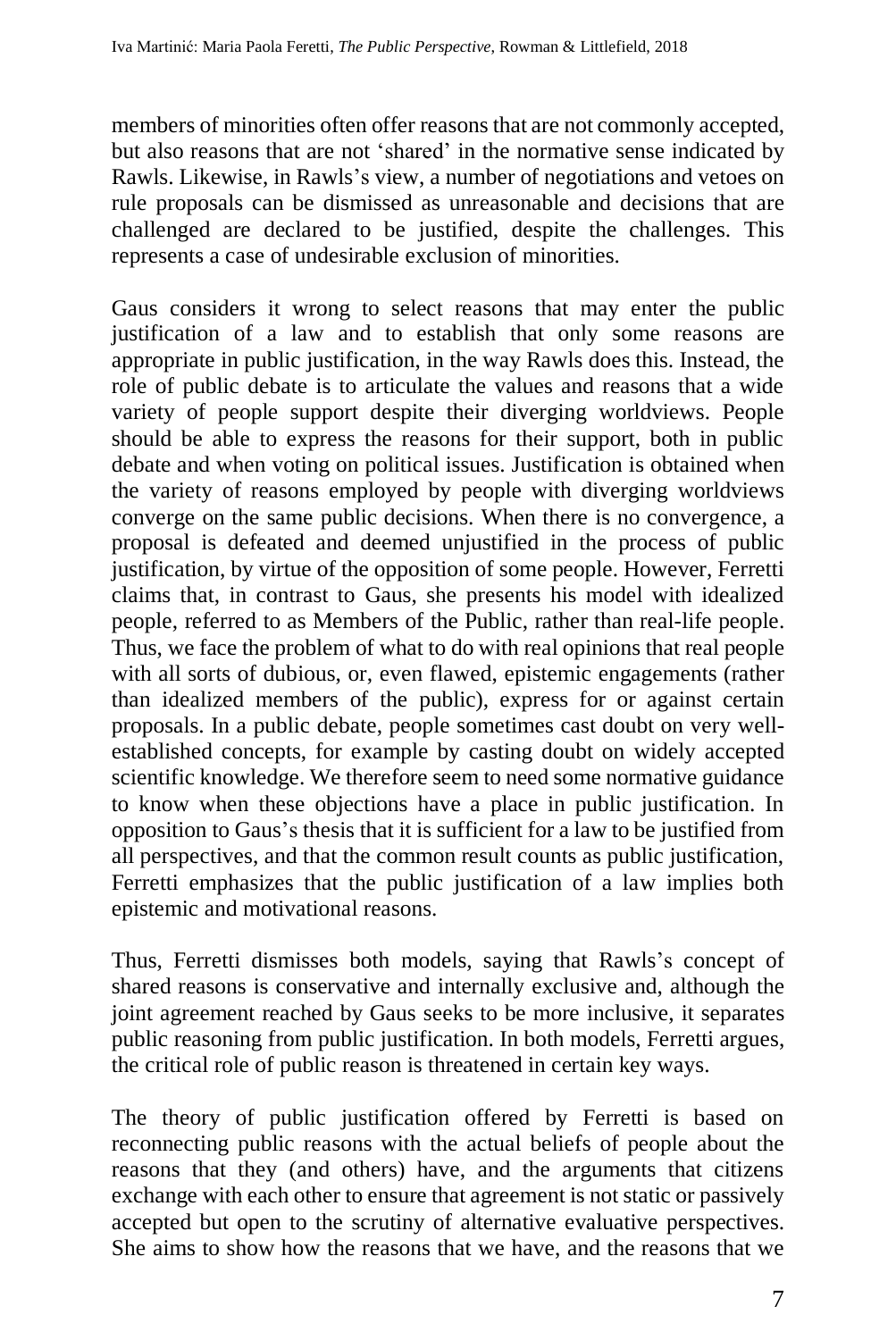give others, are interconnected and influence each other by exploring the ways in which agreement and disagreement are both vital for a liberal society, and how the reasons that we have and the reasons that we give to one another are interconnected and exercise mutual influence (30). Thus, different notions of good can be a source of disagreement, but despite such disagreement, we recognize the fundamental importance of treating others as free moral agents, which, according to Ferretti, requires justice.

In chapter 3, she argues that a moderate interpretation of foundationalism is shown to be appropriate for a theory of public justification. She introduces Locke's ethics of belief, or belief governance, by stating that a well-grounded belief needs not to be indefeasible. The concept of the ethics of belief assumes that we may be held responsible for what we believe, which requires that we exercise deliberate control over our beliefs. This includes gathering information and deciding whether to accept or reject it. What individuals can be held responsible for are such actions in the process of belief formation. The focus of the discussion is on the rules that we use to convey evidence and weigh probability, rather than on the beliefs themselves.

In a morally pluralistic society, Ferretti argues for a rational examination of beliefs in which belief reformation and governance should be at the core of a project for public ethics. In her view, Locke's theory of beliefs and the idea of alethic obligation represent a valid approach to these ends. Locke asserts that each of us has an obligation to believe what is true, and thus presents the first rigorous formulation of what has come to be known as alethic obligation (from the Greek aletheia, truth) (44). Alethic obligation applies indirectly as a requirement to resist doxastic practices that do not have truth (or high probability) as a main criterion of inquiry. Through this, Ferretti provides a novel answer by combining moral and epistemic factors in a way that allows us to bear responsibility for our views. We must assert that the reasons we have are true. Citizens should be responsible believers and defer to experts, according to Ferretti, who are able to match their beliefs with those held by the scientific community.

Such a viewpoint, in my opinion, has a flaw. The issue that I want to highlight here is that Ferretti's theory does not respond to the demand that she has established for a theory of public justification. This is the requirement that those who are subject to a government can freely assent to its decisions. In fact, Ferretti does not specify what we should do about the problem of lay people not understanding the reasons of experts due to their lack of scientific terminology or because they have no political knowledge, which is why they turn out to be irresponsible and irrational. It appears that the value of the public's perspective and the justified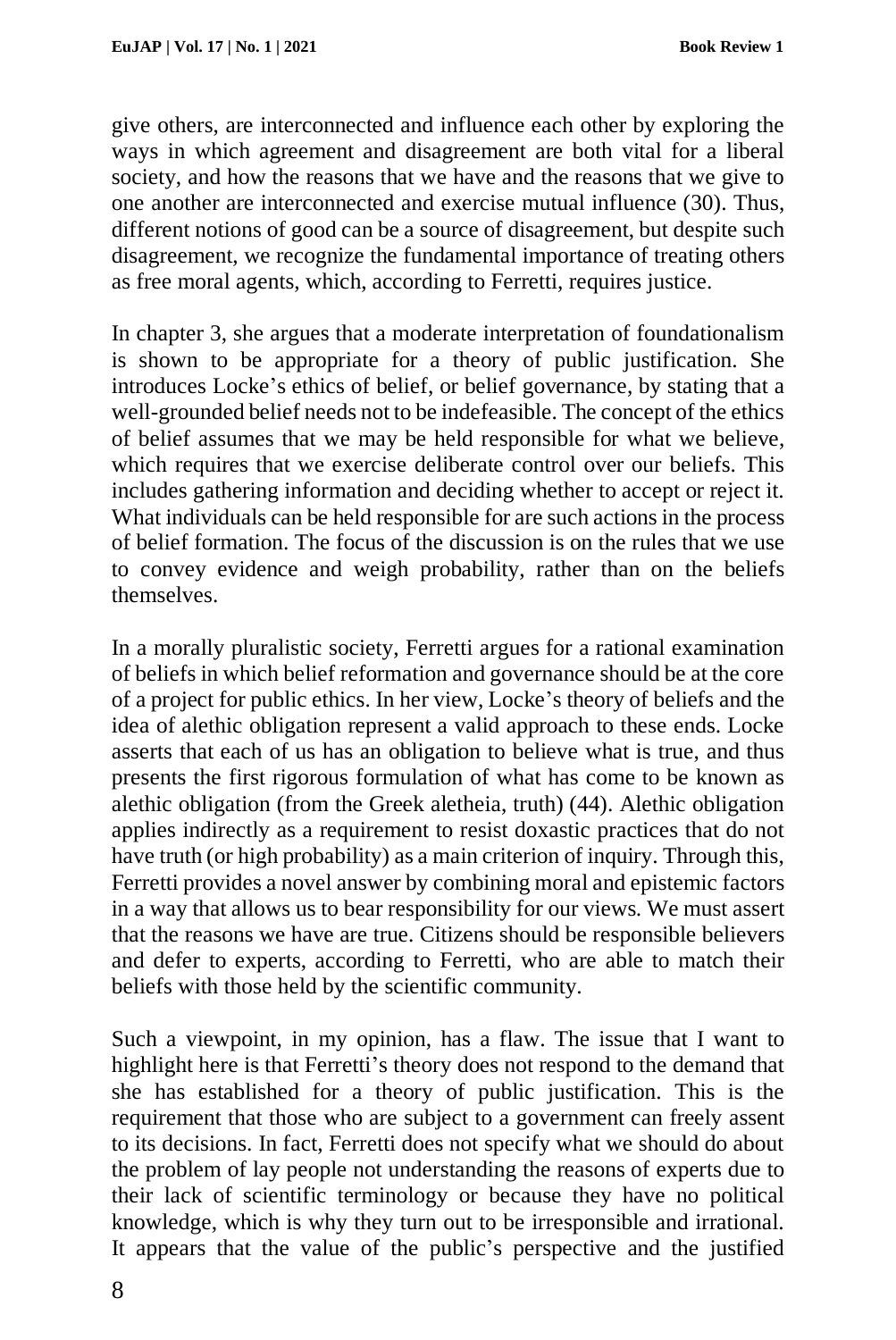judgment of experts is limited to those who have previously done their homework on the subject. But most people do not have the ability to question experts (even when they are wrong or when there is no consensus in the scientific community). They cannot recognize experts or when someone is just pretending to be one, and then they turn to untrustworthy and easier to understand sources. An example of this could be the many conspiracy theories and video essays on the global pandemic currently going on. Thus, Ferretti's Lockean proposal does not satisfy the requirement that government activities must be justified to all citizens for public purposes.

Ferretti builds on Locke in chapter 4, pointing out that citizens have an alethic obligation to employ the method of probability when they want to convey their reasons to others. She starts with the concept of the ethics of belief, which assumes that we may be held responsible for what we believe, which requires that we exercise deliberate control over our beliefs. According to Locke's theory, the nature of beliefs contains an essential ambiguity, which provides answers to the question of how to approach different perspectives. This includes gathering information and deciding whether to accept or reject it. What individuals can be held responsible for are their actions in the process of belief formation. As a result, the focus of the discussion is on the rules that we use to convey evidence and weigh probability, rather than on the beliefs themselves.

She opposes the method of probability to a subjective approach, and she shows how conflict can develop if we understand the alethic obligation in a subjective way, using an example of Galileo's beliefs that did not derive from the probability method. This method selects the kind of beliefs that are properly employed in public justification. On the one hand, there are non-givable reasons based on intimate experience, and reasons that are contingently or necessarily un-givable, that are not properly employed in public justification. On the other hand, there are reasons that are considered in public justification. Such are beliefs that correspond to the shared ethics of beliefs.

Ferretti returns to this topic in the next chapter, Facing Disagreement, stating that it is difficult to decide which proposals or positive rules should be endorsed from a public perspective and how much personal freedom should be granted. Namely, justification, as defined by public reasoning, can resolve a wide range of issues, but it also has significant drawbacks. Thus, justified public laws and choices should be upheld strongly, but with a fallibilist mindset that permits us to perceive them as perpetually revisable and changeable.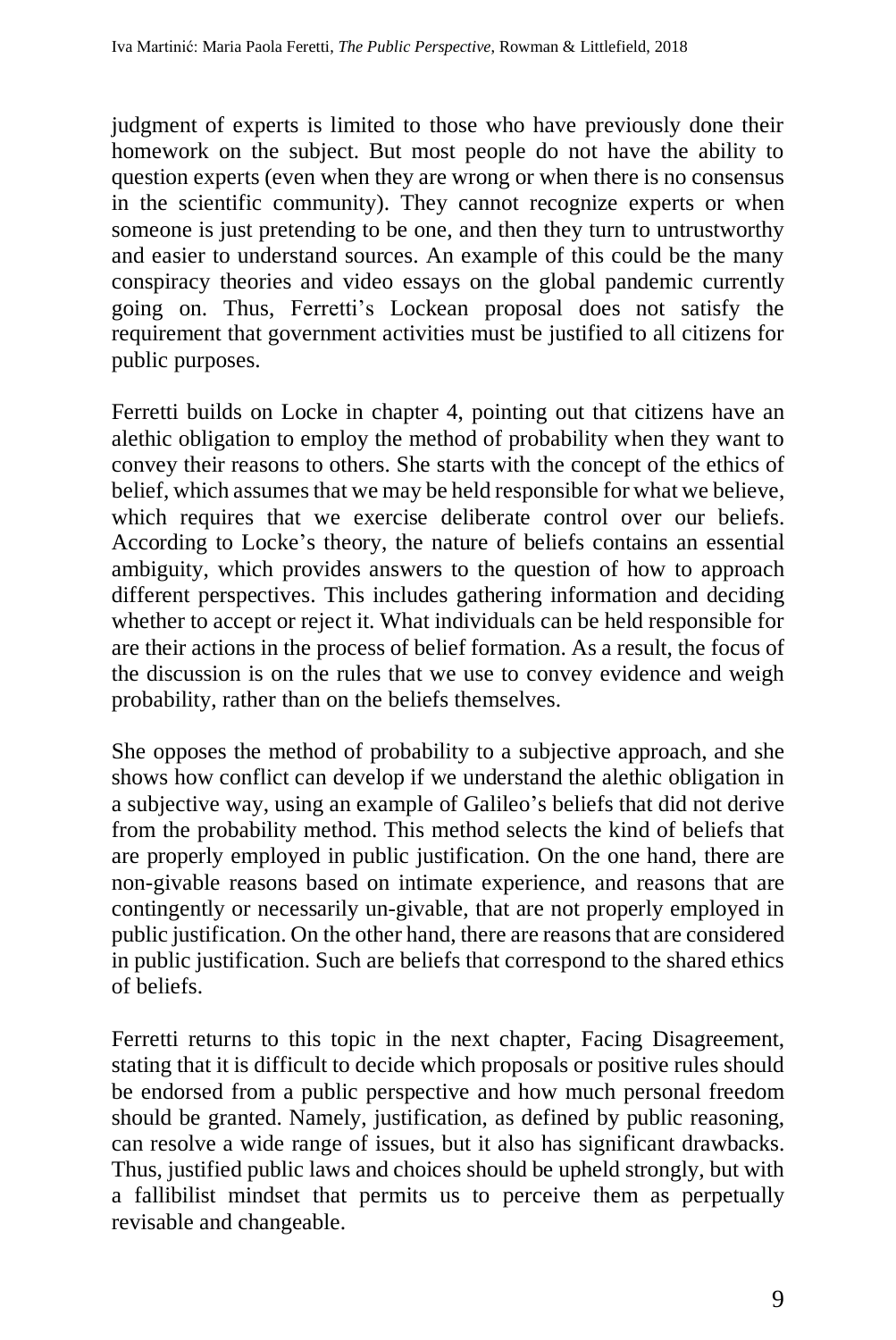In chapter 6, Ferretti advocates a view of freedom that is consistent with the idea that different people have different ideas about what is good. In such a conception, freedom is equal for all, which implies, too, that it is limited for each person. This, she believes, ensures or defends a certain degree of independence from outside pressures.

She continues with chapter 7, by stating that cultural claims can be described as claims to freedom in cases where others, or the government, claim interference with cultural practices (152). In this context, Ferretti argues that respect for people as free requires (i) respect for the fact that people exercise their freedom in groups and (ii) the limits of public justification when the matter is constituted by deciding what people in groups should be free to do.

She responds to Brian Barry's remarks in this section. He says that the liberal commitment to equality requires similar treatment for all people, irrespective of their sex, race, or culture, with no space for a 'politics of difference'. Ferretti agrees with Barry that some public norms must universally apply to cultural groups, irrespective of their differences, but she deems his expectations to be excessively strict. The reason for her view is based on the fallibilism and limitations of public justification, she argues in the previous chapters. Thus, when the matter is represented by cultural claims, Ferretti believes that a liberal conception of public life must not neglect the fact that people disagree about public issues, often in extreme ways. Consequently, the prevailing culture of society should not be used to justify broad norms that overlook such disagreements. Instead, the goal is represented by the harmonious coexistence of freedom and equality of citizens, which implies some restrictions on interference in inside group relations. As a result, she argues that the reasons for multicultural policies are grounded in an idea: (i) of respect for people as free, which requires respect for the fact that people exercise their freedom in groups and (ii) on the limit of public justification in relation to decisions that concern whether people should be free to exercise their cultural practices inside their communities.

I find (ii) problematic. Ferretti's strategy on the question of multicultural respect for communities seems objectionable to me. In particular, I think that in her view there is a hardly sustainable distinction between the private and the public sphere. This is problematic, on the one hand, because some multicultural claims are explicitly directed to the public domain. An example is the recent Vatican protests against a newly proposed law, called the Zan Law, that would punish discrimination and incitement to violence against the LGBT community, women, and people with disabilities. The Vatican claims the law will legally restrict the religious freedoms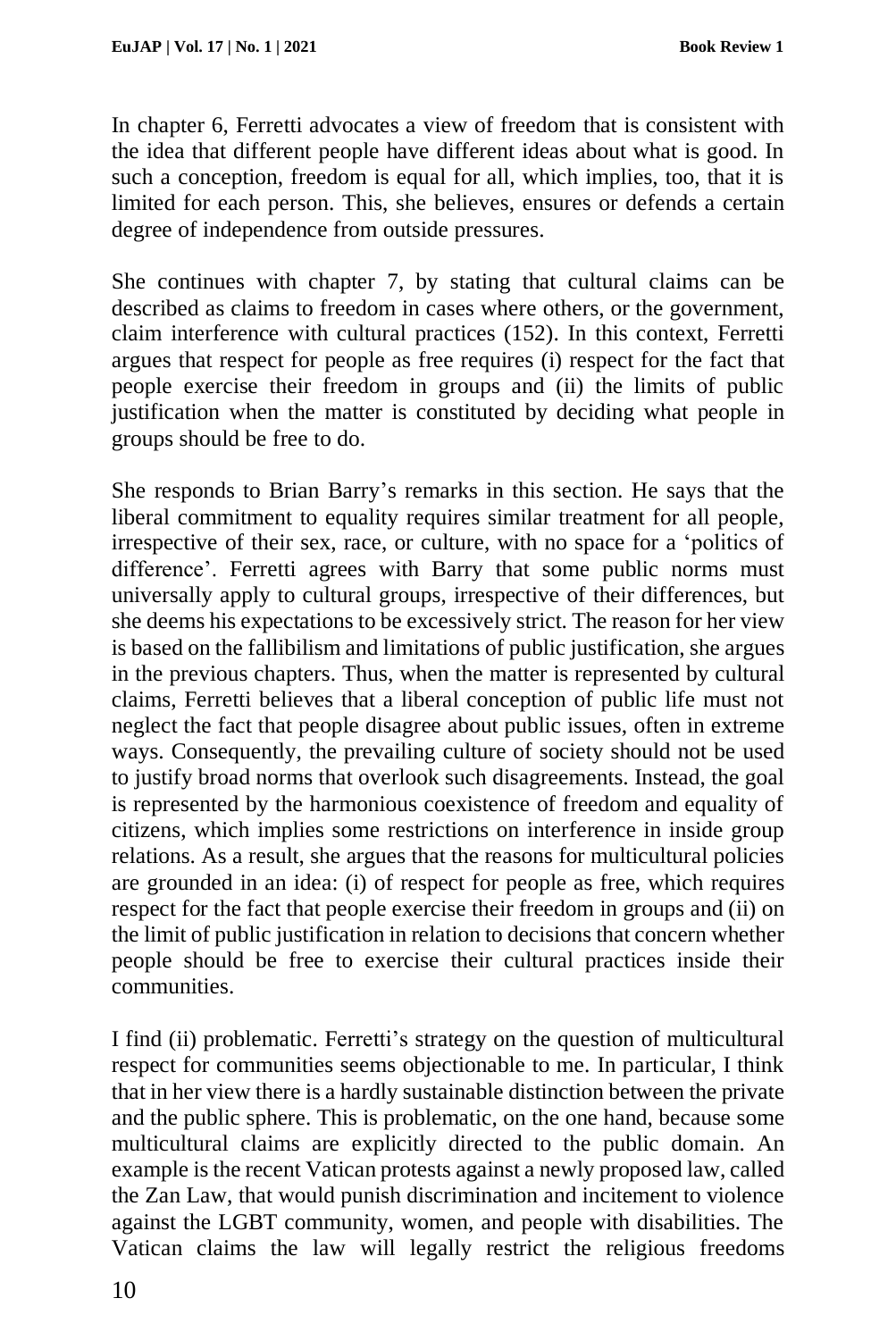guaranteed by the treaty between the Vatican and the Republic of Italy. According to the Vatican, with the protection of these groups, Catholics could also face legal action for expressing opinions on LGBT issues. However, the Prime Minister of Italy, Mario Draghi, rejected Vatican's complaint in the name of the secularity of the state. Here we have an illustration of the problematic distinction between the domains that are defined as public and those that are not. Thus, it is not sufficiently clear which space needs to be excluded from the interference through public justification and universal norms.

Some internal cultural practices, on the other hand, are completely unacceptable in terms of universal justice and universal rights. Here, we see the dubious sustainability of some cases of protection of the non-public sphere, because too important universal norms and values are at stake. Let me return to Barry's assertion that the liberal commitment to equality requires similar treatment for all people, irrespective of their sex, race or culture, with no space for a 'politics of difference'. Such politics include exemptions of parents from some forms of care of their children, like health care, based on cultural or religious reasons. A good illustration of this is a case of denial of treatment that happened in 2016 in Rijeka (Croatia). A nine-year-old was diagnosed with lymph node cancer, and when he arrived at the hospital, his neck was visibly swollen. But after a day in the hospital, his parents pulled him out of the hospital, despite the doctor's insistence that he should receive chemotherapy. They signed the outing explaining that they wanted a second opinion and subjected him to alternative methods of treatment because the child's father claimed that chemotherapy was 'war poison'. A further example is represented by the illustration Barry gives of the Jewish and Muslim traditions to slaughter animals in conformity with particularly cruel practices.

Ferretti criticizes Barry's argument as a harsh expression that prevents tolerance and the freedom of people, who, according to her, must have the opportunity to live according to the reasons that, in their views, justify practices. However, as expressed in the examples, allowing religious and other cultural reasons to justify practices in the public domain makes it difficult to establish a boundary of the legitimacy of these reasons and the practices that they justify. The question is important, because, by allowing free choices to members of a group with certain customs and principles, others are deprived of their freedom of choice, or other basic rights. Thus, even Ferretti's solution of multicultural policies and reasons does not meet the condition of a liberal state that all citizens be treated as equal and free.

To conclude, Ferretti's proposal has relevant merits. She has made a vital and creative addition to the debate on public justification with The Public